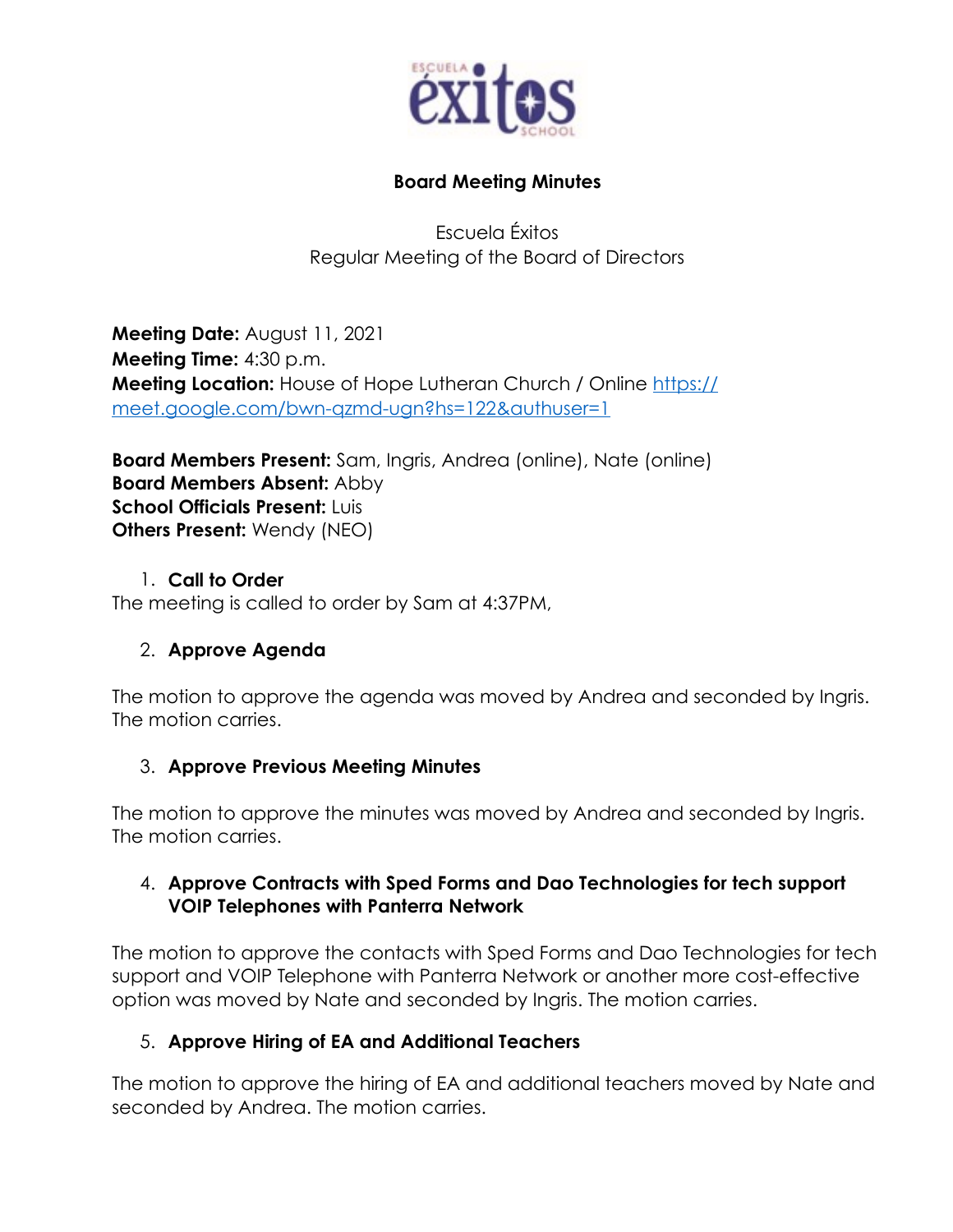# 6. **Approve the Fair and Open Hiring Procedure**

The motion to approve the Fair and Open Hiring Procedure was moved by Ingris and seconded by Andrea. The motion carries.

## 7. **Approve Updated Uniform Policy**

An update was made to allow more colors and styles of shoes due to parent request. In other news, the uniforms have been ordered and are scheduled to arrive next week.

The motion to approve the updated Uniform Policy was moved by Andrea and seconded by Ingris. The motion carries.

## **8. Safe Return to School (Adopt CDC, MDH, & MDE Recommendations) Mask/ Distance/Mitigation**

Discussion took place on the latest CDC, MDH, and MDE recommendations. Discussion also took place regarding the school's plan should online learning become a necessity.

The motion to approve the Safe Return to School Plan inspired by CDC, MDH, and MDE recommendations, including universal masks, distancing when possible, and other efforts for mitigation, was moved by Nate and seconded by Andrea. The motion carries.

## **9. Updates: Enrollment, Construction, Staffing, Board Training – E-rate**

- Current enrollment is 120. Enrollment was as high as 135, however, some chose not to enroll. 5-7 students enroll per-week and additional flyers are ready to be sent out. Luis remains confident in the enrollment goals.
- •The building is still on track to be ready by August 27th. The full-occupancy permit will be ready on August 31st. Luis is planning a ribbon cutting ceremony in the evening of the 31st or 1st.
- •Luis is still searching for two teaching candidates in case enrollment continues to improve.
- •Luis reminded Board Members to complete the training modules.
- •Luis said we will soon know if Escuela Exitos will receive E-Rate funding.
- •There was a food tasting on Monday and families got to try the lunches and offer their input.

## **10.New Business**